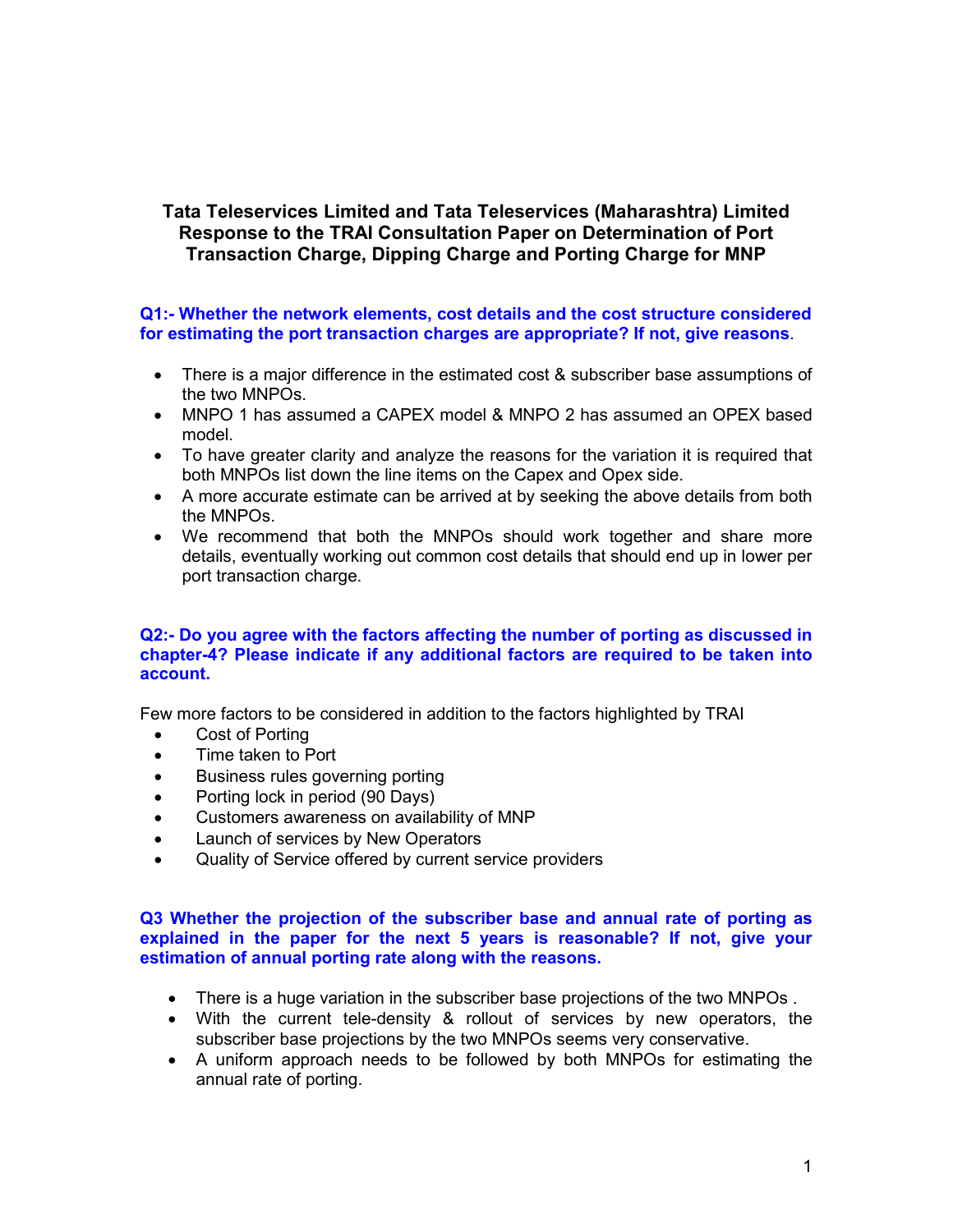• Studying the trend in countries where MNP has been implemented, it has been observed that porting rate increases at a gradual rate. The actual porting rate in countries where MNP has been implemented & the estimate taken by the MNPOs is as below-

|                                                                                                           | 1 <sup>st</sup> Year | 2nd<br>Year | 3rd<br>Year | 4th<br>Year | 5th<br>Year |
|-----------------------------------------------------------------------------------------------------------|----------------------|-------------|-------------|-------------|-------------|
| <b>Actual Average Porting Rate</b><br>for first 5 years in countries<br>where MNP has been<br>implemented | 3.16                 | 5.51        | 5.77        | 5.09        | 5.88        |
| <b>Estimated Average Porting</b><br>Rate as per licensee 1                                                | 2.00                 | 2.00        | 2.00        | 2.00        | 2.00        |
| <b>Estimated Average Porting</b><br>Rate as per licensee 2                                                | 0.56                 | 2.10        | 2.84        | 3.54        | 4.30        |

- The porting rate in India may be higher as MNP implementation coincides with launch of new operators.
- Based on the above facts & statistics available both MNPOs need to rework the annual porting rate & subscriber base projections.

# Q4 Based on the cost details, what is your estimation of per port transaction charge? Justify your estimation and supplement it with the worksheets.

- At the present time it is difficult to estimate the exact transaction charges due to lack of detailed cost information and significant variation in the cost structure provided by the two MNPOs.
- However based on the number of ports expected as per the average porting rate for the first 5 years in countries where MNP has been implemented it should be approximately half of what the Licencees have projected.

# Q5 What should be the time period for review of per port transaction charge?

• It is recommended that the port transaction charges be reviewed regularly like review of other charges by TRAI (eg. Interconnect Usage Charges). To begin with the port transaction charges may be reviewed annually.

# Q6 What is your estimation about the number of voice/SMS/MMS dipping which may take place in the MNP service provider's Query Response System?

- The number of voice / SMS / MMS dipping depends on the operators using the NPDB maintained by MNPOs.
- There may a decrease in dipping percentage once the operators start maintaining their own number portability database.
- It is recommended that Dipping charge be decided by a mutual agreement between Individual operators & MNPOs.